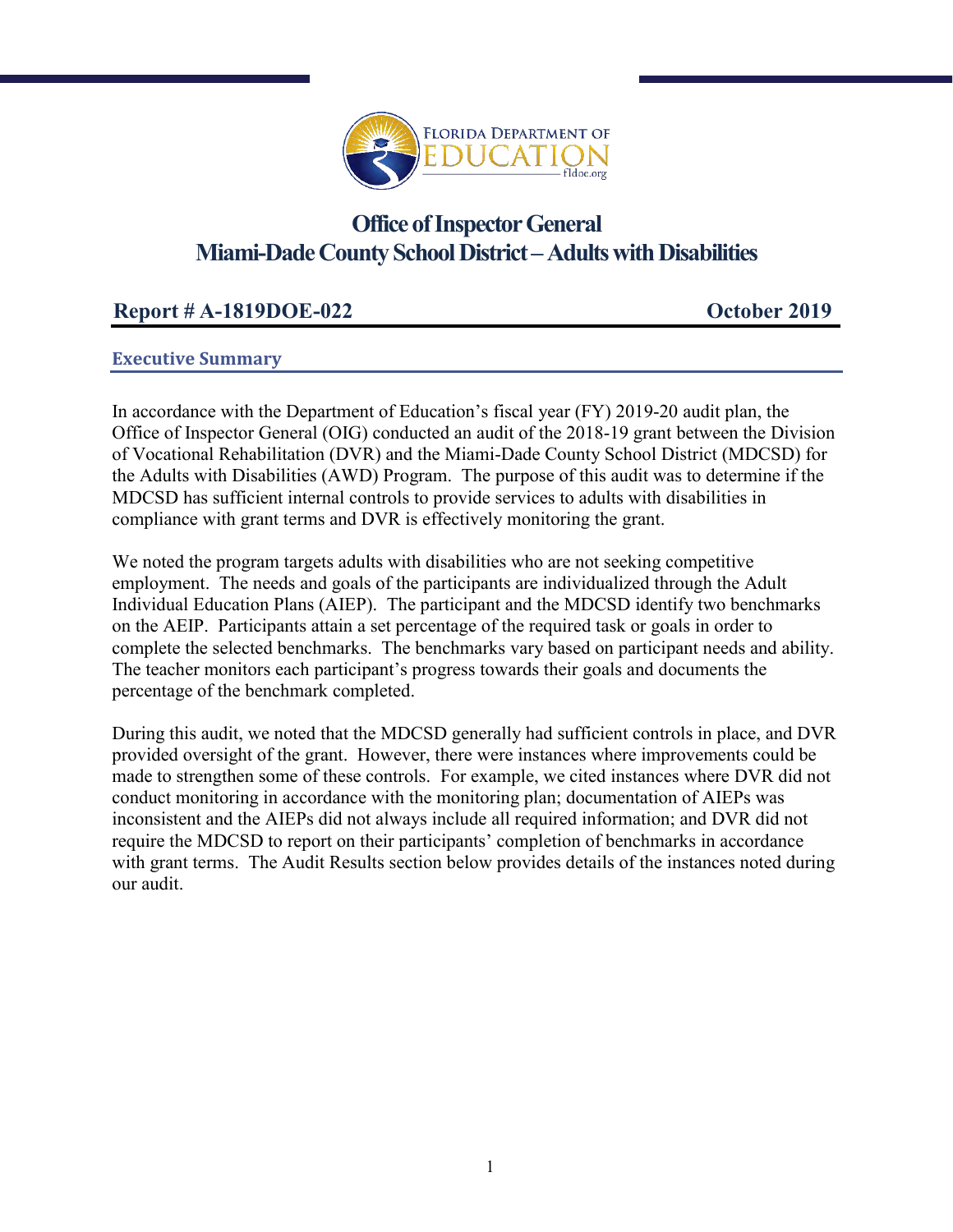# **Scope, Objectives, and Methodology**

The scope of the engagement included an examination of the grant agreement between DVR and the MDCSD from July 1, 2018, through June 30, 2019. Our objectives for the audit included:

- 1. Determining if the MDCSD provided services in accordance with grant terms;
- 2. Determining if DVR effectively monitored the performance of the provider for compliance with grant terms; and
- 3. Determining if payments and expenditures were made in accordance with grant terms and applicable laws.

To accomplish our objectives, we reviewed applicable laws, rules, and regulations; reviewed the AWD grant and related documents; interviewed appropriate staff; reviewed policies and procedures; reviewed monitoring plans and related documentation; reviewed quarterly reports and supporting documentation; reviewed a sample of AIEPs; and reviewed a sample of expenditures and related documents.

# **Background**

 $\overline{\phantom{a}}$ 

The MDCSD provides services to residents of Miami Dade County, Florida, through the public schools utilizing certified, part-time teachers. The adult special needs assistance program targets adults with disabilities and senior adult learners who are not seeking competitive employment. The program responds to the need for individuals to maintain the highest possible level of cognitive ability, halt or reverse intellectual decline, enhance self-esteem, stimulate those who have achieved higher levels of education, enhance creative abilities, and promote independence and community living.  $\frac{1}{1}$ 

The General Appropriations Act of Florida designated \$1,125,208.00 from the Adults with Disabilities Grant Funds for the Miami-Dade AWD Program for the 2018-19 fiscal year. DVR oversees the AWD Grant. The purpose of the grant is to provide adults with disabilities education, community partnerships, and training for future workforce success for adults with intellectual and developmental disabilities. The program is designed to help the adults with disabilities population lead meaningful and productive lives, explore their potential, develop a sense of community, and pursue independence and employment.

<sup>1</sup> http://adultswithdisabilities.dadeschools.net/a-snap.asp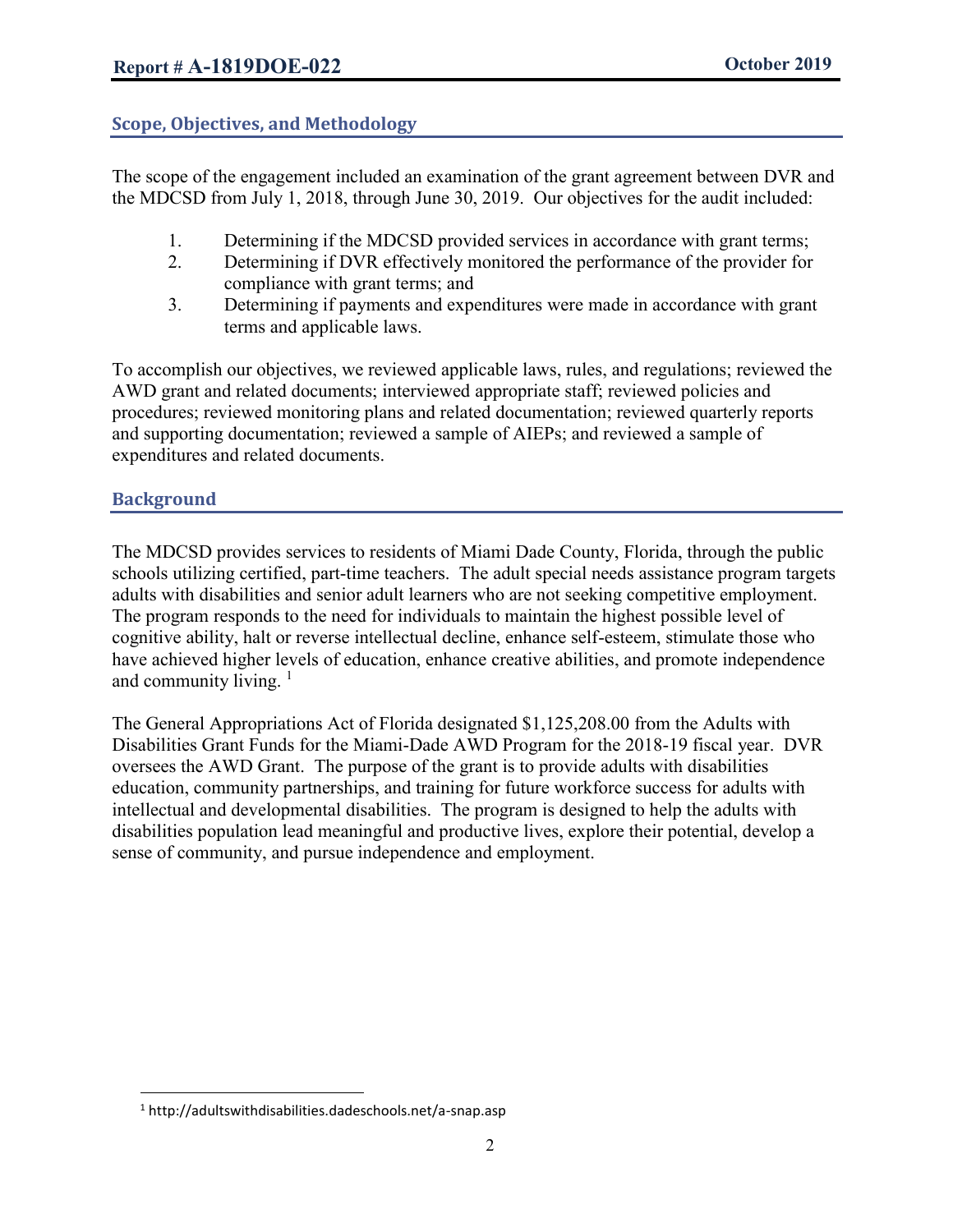# **Audit Results**

Finding 1: The monitoring plan was insufficient for a high risk grant.

Per the DVR Contract Monitoring Plan, "A complete risk assessment is performed on all VR contracts prior to contract execution. Risk will be reassessed at the end of each contract year. The assigned risk score drives the type and frequency of monitoring conducted."

DVR completed a Risk Assessment and Contract Monitoring Plan for the period of July 1, 2018, through June 30, 2019, and rated the MDCSD as high risk. However, according to the monitoring plan, the MDCSD should only receive desktop monitoring on a quarterly basis. We additionally noted the monitoring plan did not specify what areas should be included in the quarterly monitoring and did not require the results of the monitoring to be documented and sent to the provider.

The current monitoring of the AWD program consists of reviews of the quarterly invoices and supporting documentation. We determined, although basic quarterly monitoring occurred, DVR did not document the results of the monitoring during July 1, 2018, through June 30, 2019. We determined the monitoring plan was insufficient for a high risk program and did not identify the issues discussed later in this report.

The DVR 2018 Provider Monitoring Guidebook identifies the objectives of monitoring, the monitoring methodology, as well as the procedures for desktop monitoring which include data analysis. The guidebook further requires the monitor to complete a guide report, summary of findings, and final recommendations to be submitted to the provider. While the guidebook focuses on providers, DVR could use many of the same procedures when monitoring grants.

Insufficiently monitoring providers increases the risk that noncompliance with the terms of the monitoring plan will go undetected. For example, some, if not all, of the findings discussed later in this report could have been identified and corrected much sooner had the proper monitoring occurred. In addition, not communicating the monitoring results or providing improvement recommendations limits the MDCSD's ability to improve its processes.

#### *Recommendation*

We recommend DVR ensure the monitoring plans reflect sufficient activities to monitor high risk providers. In addition, we recommend DVR promptly provide the monitoring results and recommendations for improvement to the MDCSD and ensure corrective action has been initiated on noted deficiencies.

# *DVR Management Response*

Concur. DVR is in the process of developing monitoring tools that are specific to the AWD grants to ensure monitoring and compliance with performance requirements, and terms and conditions of the Adult with Disabilities Grant Program.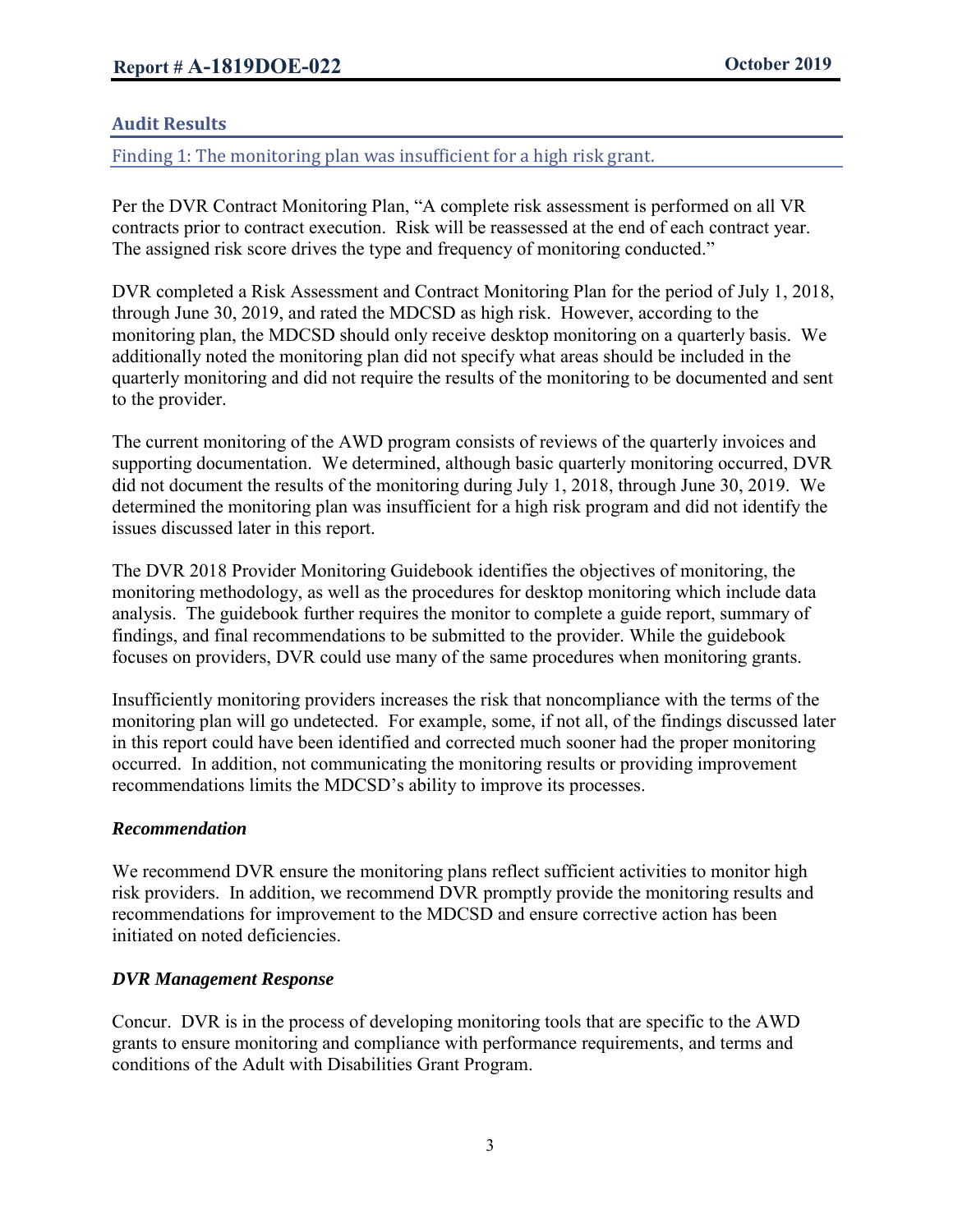Finding 2: Documentation of AIEPs was inconsistent and the AIEPs did not always include all required information.

Per the grant agreement, "By signing DOE Form 100A, the Agency Head responsible for overseeing the implementation of the AWD Program attests that program will meet the following requirement:

- 1. Each participant in the program will have an AIEP on file.
- 2. Each AIEP should include the following information/requirements:
	- a. A unique identifying number for each student.
	- b. The first benchmark (number and description) along with the specific, complete wording of the first benchmark.
	- c. The second benchmark (number and description) along with the specific, complete wording of the second benchmark.
	- d. Name/initial of person evaluating the student (each occurrence).
	- e. A place on the form following each quarter of the award period identifying the results of the program (goals, progress over time, and achievement or nonachievement of benchmarks):
		- i. Specify  $1<sup>st</sup>$  or  $2<sup>nd</sup>$  benchmark completion
		- ii. % of benchmark completed, date of report
		- iii. Teacher's name/initials and comments."

We selected five of the nine MDCSD AWD sites and reviewed a sample of AIEPs. We identified AIEPs missing required information and noted differences regarding how the individual sites recorded student and benchmark information.

We noted three of the five sampled sites did not consistently initial and date the active participation sections for benchmarks 1 and 2. While this is not a grant requirement, the AIEPs are used to determine participation in the program and achievement of benchmarks; therefore, the sites should ensure the forms are consistently completed and active participation is noted as appropriate.

We additionally noted that AIEPs were missing required information. The discrepancies are detailed below by site:

#### *Coral Gables Adult Education:*

We sampled 38 participants.

- 7 AIEPs did not identify the Benchmark 1 and/or Benchmark 2 activities chosen by participants;
- None of the 38 AIEPs contained short-term instructional objectives, which contains the specific, complete wording of the benchmark; and
- None of the 38 AIEPs contained benchmark percentages.

Per MDCSD staff, it was recently discovered the teacher was using an old form for the AIEPs. Upon discovery, the AIEPs were re-done in order to be in compliance. The short-term instructional objective and the benchmark percentages were new components required on the revised form. The teacher was not aware that they needed to be completed.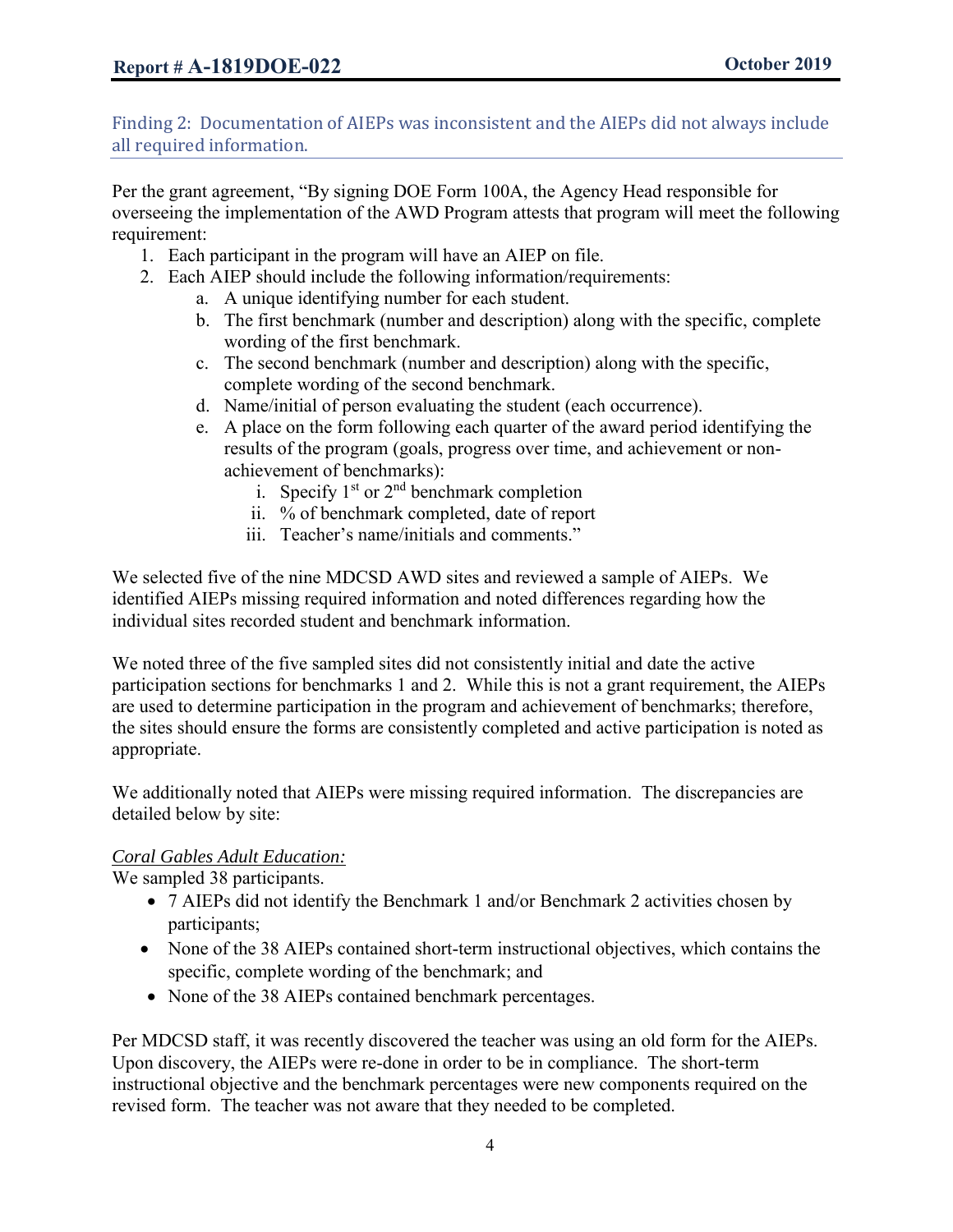# *D.A. Dorsey Technical College:*

- We selected all participants and reviewed 24 AIEPs. We noted the following deficiencies:
	- 2 AIEPs did not include the short term instructional objectives for Benchmarks 1 and 2.

Per MDCSD staff, these were clerical errors.

We additionally noted that the grant does not require the MDCSD to submit AIEPs as evidence of deliverables. The grant states the AIEPs of all AWD participants will be made available for review upon request. Due to this language and the lack of monitoring, as noted in the finding above, DVR has not requested or reviewed AIEPs for the grant. A review of the AIEPs during monitoring would assist DVR in ensuring deliverables are achieved as well as identifying discrepancies and inconsistencies in reporting. Discrepancies and inconsistent reporting by sites could result in misreporting the achievement of deliverables and hinder DVR's ability to effectively monitor the grant deliverables.

# *Recommendation*

We recommend that the MDCSD ensure all sites complete the AIEPs in accordance with grant terms. We recommend DVR include a review of the AIEPs in their monitoring activities to ensure consistency and compliance with the grant terms.

# *DVR Management Response*

Concur. DVR will ensure that the monitoring analysis and review includes a sample selection of AIEPs for the enrolled students.

#### *MDCSD Management Response*

As we concur with the findings from the small sample identified out of compliance, we would like to state that M-DCPS has been a grant receiver since the year 2000. All reporting requirements stated through the Project Performance Accountability Form within the grant have been approved annually. As stated in the audit findings on page 1 and page 4, DVR has never requested what was cited or provided any guidance to our AIEP compliance forms. Prior guidance or discussion from DVR would have allowed us the opportunity to take corrective action measures and not be of the mindset that all complied on an annual basis. The MDCSD will take the following action steps:

- Training on AIEP development;
- Review of documents for quarterly report submission;
- Formulate an audit checklist for school principals to use for compliance spot checks at AWD sites;
- Quarterly meetings with school principals and school-based program managers for the AWD grant; and
- District-based AWD records audits at the nine grant recipient schools.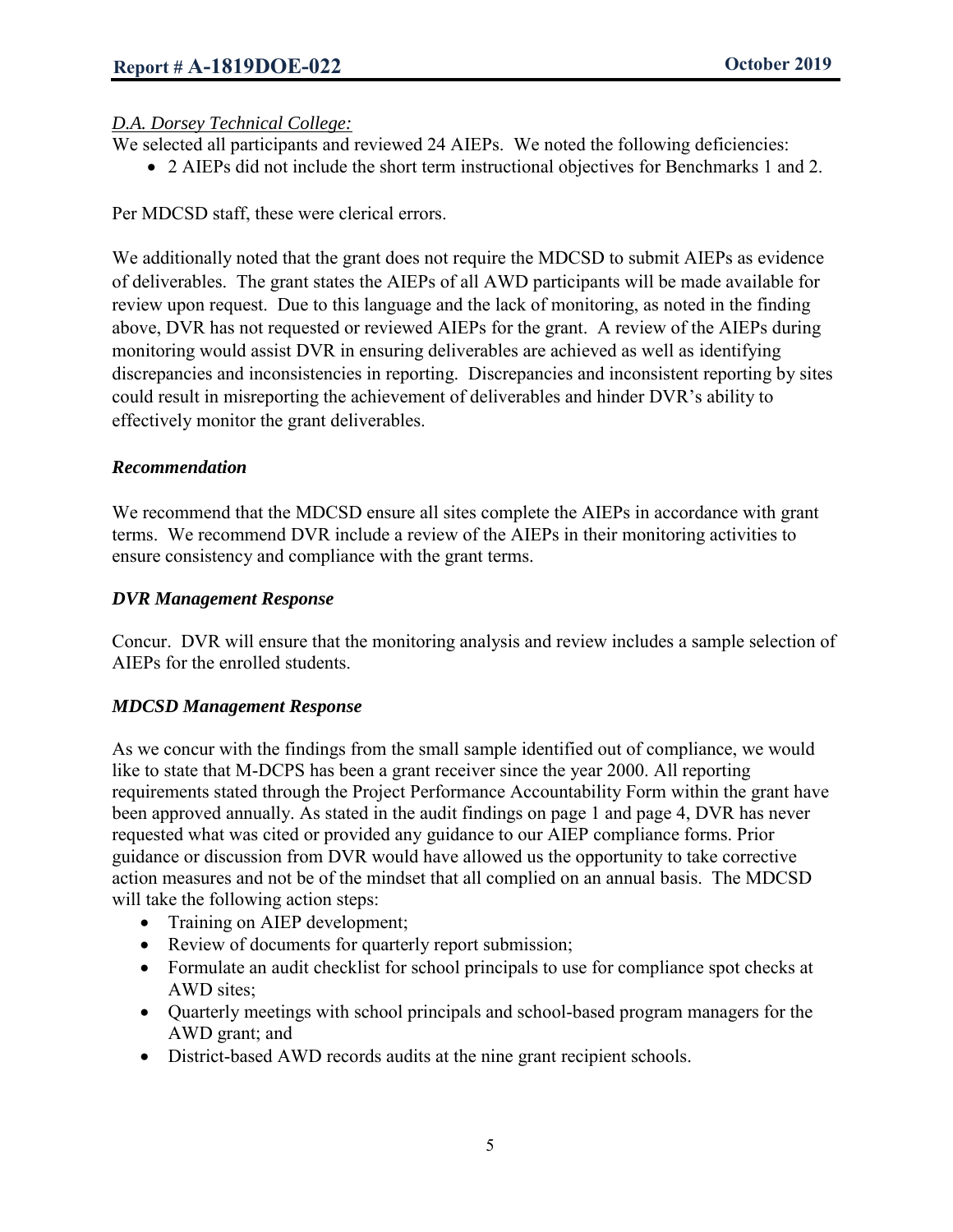Finding 3: DVR did not require the MDCSD to report on their participants' completion of benchmarks in accordance with grant terms.

Per the AWD grant, "Students will complete 2 benchmarks. The benchmarks will be completed at the minimum of 75% for Benchmark 1 and at a minimum of 50% for Benchmark 2." The evidence associated is attendance records; quarterly student progress reports; an ASNAP Summary Report; and employment outcomes.

The AWD grant additionally states, "Performance-Based Chart & Cost Per Student:

- 1<sup>st</sup> Benchmark: Participants must attain 75% of the required task/goals to be considered a completed benchmark by the end of the agreement period. Quarterly deliverable numbers should be cumulative to equal the projected annual deliverable.
- $\bullet$  2<sup>nd</sup> Benchmark: Participants must attain 50% of the required task/goals to be considered a completed benchmark by the end of the agreement period. Quarterly deliverable numbers should be cumulative to equal the projected annual deliverable."

Based on this language, the participants should be attaining 75% of their goal for Benchmark 1 and 50% of their goal for Benchmark 2 in accordance with their AIEP in order to be considered to have completed their benchmark. We selected five sites and reviewed a sample of AIEPs for participants. We noted the following deficiencies in two of the five sites:

- Coral Gables Adult Education: We reviewed the AIEPs for all 38 participants. Per the Q3 ASNAP report, 100% of the participants completed activities one and two.
	- o Due to the lack of benchmark completion percentages on the AIEPs, we were unable to determine the percentage completion for Benchmarks 1 and 2.
- D.A. Dorsey Technical College: We reviewed the AIEPs for all 24 participants. Per the Q3 ASNAP report, 100% of the participants completed activities one and two.
	- o For Benchmark 1, 1 of the 24 (4%) participants achieved at least 75% of completion. The average completion for Benchmark 1 was 29%.
	- o For Benchmark 2, 6 of the 24 (25%) participants achieved at least 50% of completion. The average completion for Benchmark 2 was 28%.

Per MDCSD staff, the correlation between attendance and completion of a benchmark does not directly tie together. The AIEP reflects benchmark achievement through assessed accomplishments in overall goals and tasks while the ASNAP report reflects participation and attendance.

Through review of the sampled AIEPs, we determined most participants achieved progress on their benchmarks. However, based on the grant language and review of the AIEPs, 2 of the 5 selected sites did not meet the requirement for participants to obtain 75% of their goal for Benchmark 1 and 50% of their goal for Benchmark 2. We determined the MDCSD does not submit documentation to DVR to demonstrate goal achievement, and DVR does not verify completion of the benchmarks. Instead, the ASNAP report reflects participation and attendance. The participant's progress could be shown through the submitted quarterly progress reports;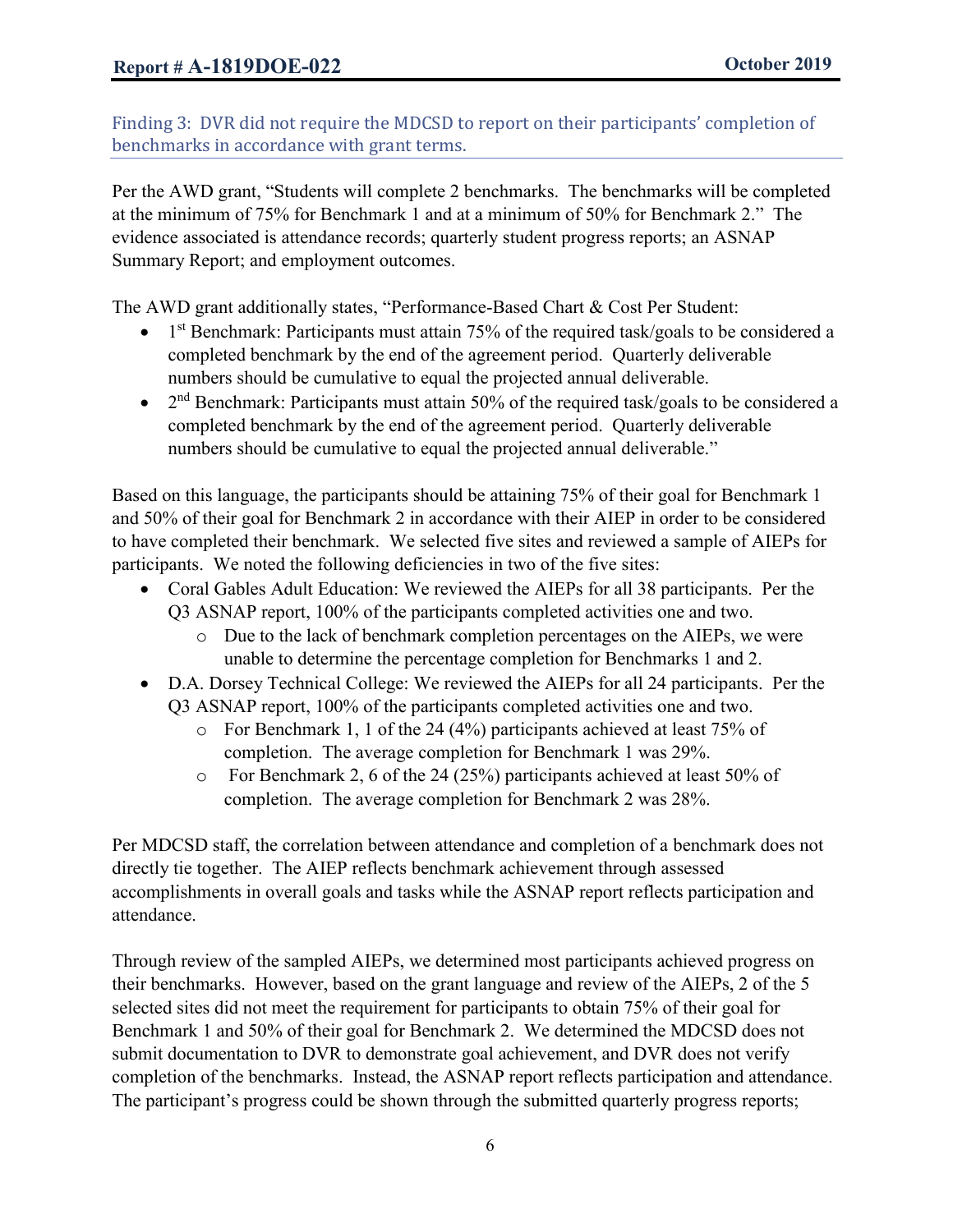however, the current reports submitted to DVR do not contain that level of detail. Measuring participation and attendance instead of achievement of benchmarks could lead to participants not making progress in their desired goals to achieve independence and employment. We met with DVR to discuss the grant language and expectations for the program deliverables. Based on the discussion, we noted the current grant language does not match the expectations for the program.

#### *Recommendation*

We recommend DVR review the grant language to determine the intent of the grant and modify language appropriately. If the grant language remains unchanged, we recommend DVR ensure deliverables are met on a quarterly basis through review of AIEPs and progress reports from the MDCSD. We recommend the MDCSD ensure that participants complete the benchmarks in accordance with grant terms and ensure the AIEPs reflect the achievement of benchmarks.

#### *DVR Management Response*

Concur. DVR will communicate with the DOE Grants Office to determine options for amendments. In addition, DVR will monitor and review a sample of AIEPs and student's progress to include completion status during each quarterly monitoring.

# *MDCSD Management Response*

As we concur with the findings from the small sample out of compliance, we would like to state that M-DCPS has been a grant receiver since the year 2000. All reporting requirements stated through the Project Performance Accountability Form within the grant have been approved annually. As stated in the audit findings, on pages 1 as well as page 6, DVR does not require that M-DCPS submit documentation that demonstrates goal achievement. What is mandated for submission is the attendance records, quarterly student progress report, ASNAP summary report and employment outcomes. Prior guidance or discussion from DVR would have allowed us the opportunity to make corrective action measures and not be of the mindset that all complied on an annual basis. The MDCSD will take the following action steps:

- Training on AIEP development;
- Review of documents for quarterly report submission;
- Formulate an audit checklist for school principals to use for compliance spot checks at AWD sites;
- Quarterly meetings with school principals and school-based program managers for the AWD grant; and
- District-based AWD records audits at the nine grant recipient schools.